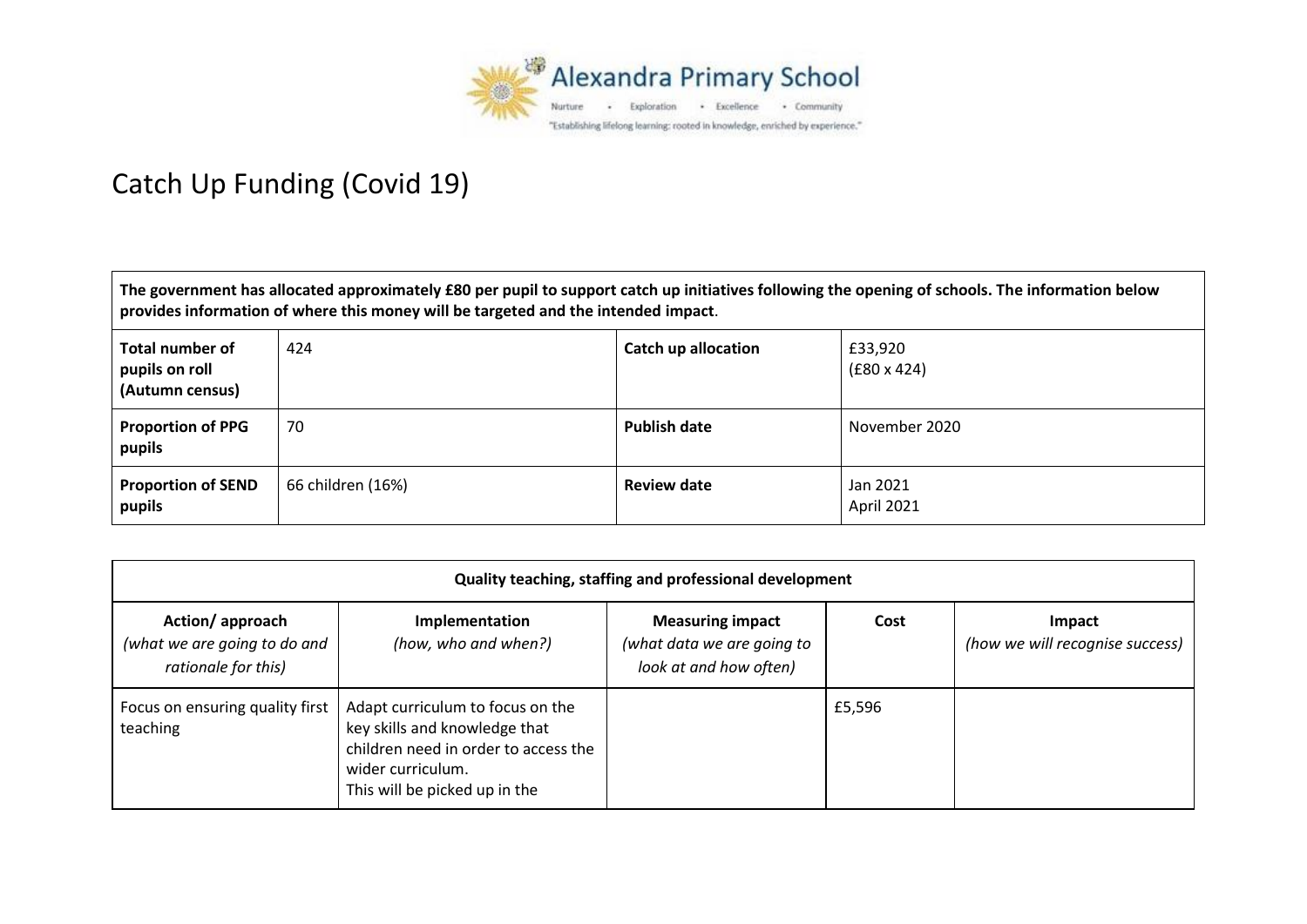|                                              | summer term.<br>Use of regular assessment<br>strategies to quickly identify gaps in<br>children's knowledge and adapt<br>planning accordingly.<br>Teaching will be monitored by the<br>SLT each half term to ensure high<br>quality of teaching across the<br>school.                                                                                                                                                                                                                                                                                                                                                                                      |      |  |
|----------------------------------------------|------------------------------------------------------------------------------------------------------------------------------------------------------------------------------------------------------------------------------------------------------------------------------------------------------------------------------------------------------------------------------------------------------------------------------------------------------------------------------------------------------------------------------------------------------------------------------------------------------------------------------------------------------------|------|--|
| Development of early reading<br>and phonics. | Phonics lead to run CPD for<br>$\bullet$<br>whole school to demonstrate<br>how to support children<br>Phonics assessments to take<br>$\bullet$<br>place in KS1 and Year 3<br>Early morning intervention<br>$\bullet$<br>classes for pupils in EYFS-Year 2.<br>Development of library area for<br>$\bullet$<br>KS1. Improving accessibility to<br>books to develop a love of<br>reading.<br>Phonics lead to run workshops<br>$\bullet$<br>for parents in Year 1 and EYFS<br>Additional letters and sounds<br>$\bullet$<br>resources purchased for KS1<br>Phase 6 age appropriate<br>$\bullet$<br>resources purchased to support<br>children in Year 3 and 4 | £350 |  |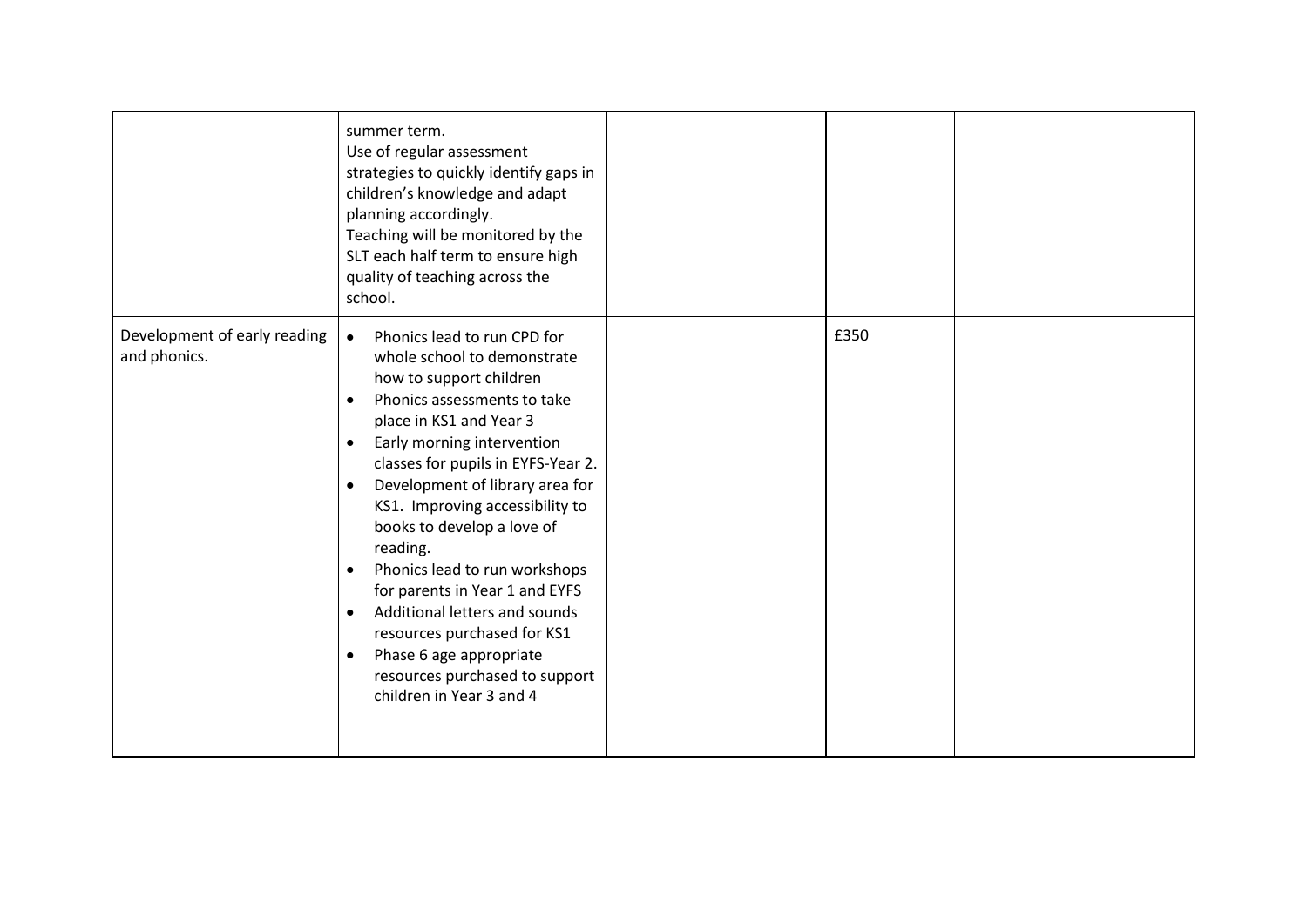| <b>Targeted Intervention</b>                                                                                                                                                                                        |                                                                                                                                                                               |                                                                                            |                                        |                                                                                                                                                                                                                                                                |
|---------------------------------------------------------------------------------------------------------------------------------------------------------------------------------------------------------------------|-------------------------------------------------------------------------------------------------------------------------------------------------------------------------------|--------------------------------------------------------------------------------------------|----------------------------------------|----------------------------------------------------------------------------------------------------------------------------------------------------------------------------------------------------------------------------------------------------------------|
| Action/approach<br>(what we are going to do and<br>rationale for this)                                                                                                                                              | Implementation<br>(how, who and when?)                                                                                                                                        | <b>Measuring impact</b><br>(what data we are going to<br>look at and how often)            | Cost                                   | Impact<br>(how we will recognise success)                                                                                                                                                                                                                      |
| HLTA employed to run a catch<br>up programme in KS2-to<br>support one year group per<br>half term.<br>HLTA to work additional<br>afternoon sessions in Year 6<br>to release class teachers for<br>targeted support. | AD to support 1 year group per<br>$\bullet$<br>half term Mon - Thurs am<br>RyS to release class teachers 1x<br>$\bullet$<br>pm per week for writing<br>conferencing sessions. | Termly data analysis<br>Progress data for children in<br>intervention groups<br>Book looks | £21,826<br>(20 hours AD<br>5 hours RvS | Increase in % of children<br>achieving expected standard or<br>above compared to predictions<br>at beginning of the year.<br>Progress is accelerated to<br>ensure pupils are able to access<br>age appropriate learning<br>resources and<br>teaching/learning. |
| Speech and Language support<br>in EYFS - NELI programme to<br>start Jan 21                                                                                                                                          | LSA to work with identified<br>children for 8 hours a week for<br>20 weeks                                                                                                    | EYFS tracking data-termly                                                                  | £2,500                                 | Overall % of children meeting<br>ELG to increase from Sept<br>predictions.                                                                                                                                                                                     |

| Attendance, wellbeing and engaging with parents                        |                                                                      |                                                                                 |                     |                                           |
|------------------------------------------------------------------------|----------------------------------------------------------------------|---------------------------------------------------------------------------------|---------------------|-------------------------------------------|
| Action/approach<br>(what we are going to do and<br>rationale for this) | Implementation<br>(how, who and when?)                               | <b>Measuring impact</b><br>(what data we are going to<br>look at and how often) | Cost                | Impact<br>(how we will recognise success) |
| Provide ELSA support for                                               | Trained ELSA LSA to lead weekly<br>sessions for identified children. | Pupil voice<br>PASS survey data                                                 | £978<br>(10 hrs per |                                           |